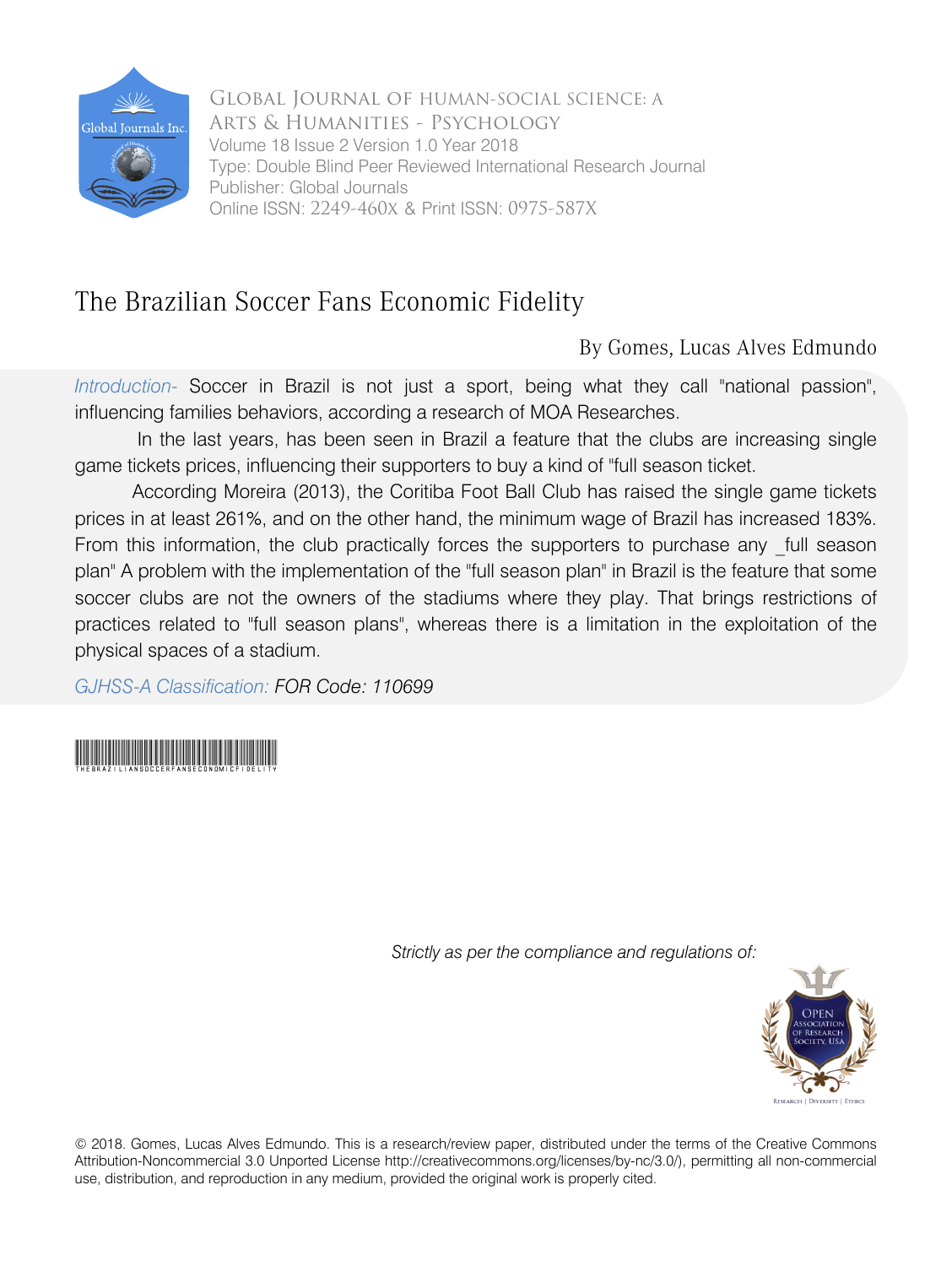## The Brazilian Soccer Fans Economic Fidelity

Gomes, Lucas Alves Edmundo

## I. Introduction

**occer in Brazil is not just a sport, being what they** call "national passion", influencing families behaviors, according a research of MOA Researches. S

In the last years, has been seen in Brazil a feature that the clubs are increasing single game tickets prices, influencing their supporters to buy a kind of "full season ticket.

 Brazil has increased 183%. From this information, the According Moreira (2013), the Coritiba Foot Ball Club has raised the single game tickets prices in at least 261%, and on the other hand, the minimum wage of club practically forces the supporters to purchase any full season plan" A problem with the implementation of the "full season plan" in Brazil is the feature that some soccer clubs are not the owners of the stadiums where they play. That brings restrictions of practices related to "full season plans", whereas there is a limitation in the exploitation of the physical spaces of a stadium.

The main point for clubs to strengthen their "full season plans" is the fans (customer) loyalty. The clubs should keep them paying for the "full season plans" on time. Azevedo (2013) affirms:

*"|{ is known that the biggest challenge of the clubs is not only in actions that stimulate their fans to join the program, but also crate ways to keep them contributing to the club for a long period. This requires the development of permanent work, associated with the knowledge of several areas, in order to convince its clients that is advantageous to continue with this partnership."* (AZEVEDO, 2013).

Nowadays, Brazilian soccer clubs are able to compete with European clubs for the number of "official supporters". In a research of 2016, Brazil has three clubs in the top 10 with the largest number of "official supporters" around the world.

Accordin Kfouri (2016), citing research conducted by FS Consulting, Bayern from city of Munich, in Germany, is the top 1 club with the largest number of "official supporters" around the world, reaching about of 258.000 registered fans. The best Brazilian club is Corinthians, with approximately 132.000 registered fans.

The Brazilian clubs with most "official supporters should use them to capitalize more financial amounts, and add more value to their brands. According research

of Forbes (2016), there is no Brazilian club in the top 10 of most valuable soccer clubs in whole world.

Among the twenty that receive the most amounts for television rights, there are no Brazilian club. The 2Oth club is Hull City, from Premier League (England) that receives \$112.000.000,00. To compare, according Epoca Magazine (2016), the Brazilian club the most receive money for television rights is Flamengo, which earns approximately \$40.000.000,00.

Therefore, it is possible to identify a large difference Europa and Brazil, based on the fact that the 2Oth European club that receive more money for television rights earns, approximately, three more than the Brazilian first club.

Based on this paper, it is easy to see that there is a lack of Brazilian soccer development, mainly through professional management for clubs.

## References Références Referencias

- 1. AMA American Marketing Association. *Marketing terms dictionary.* 2010. Available at <http://www. mark-etinqpower.com/dictionary>. Last visited march 23, 2017.
- 2. GUARAGNA, F. M., O *marketing no futebol brasileiro: a percepga~o do torcedor.* 2009. Available at <http:l/universidadedofutebol.com.br/ >. Last visited april 01,2017.
- 3. KOTLER, Philip. *Marketing Management,* l4th edition - Ed. Prentice Hall - 2000.
- 4. MELO NETO, F. P. *Marketing Esportivo.* Rio de Janeiro, 2003.
- 5. PEREIRA, Carlos Alberto. A Gest8o *estrategica dos clubes de futebol.* V Congresso USP de Controladoriae Contabilidade. USP. 2004

*Author: Master in Business Administration - Funda5o Goto|lo Vargas. e-mail: lucas\_gomes93@hotmail.com*